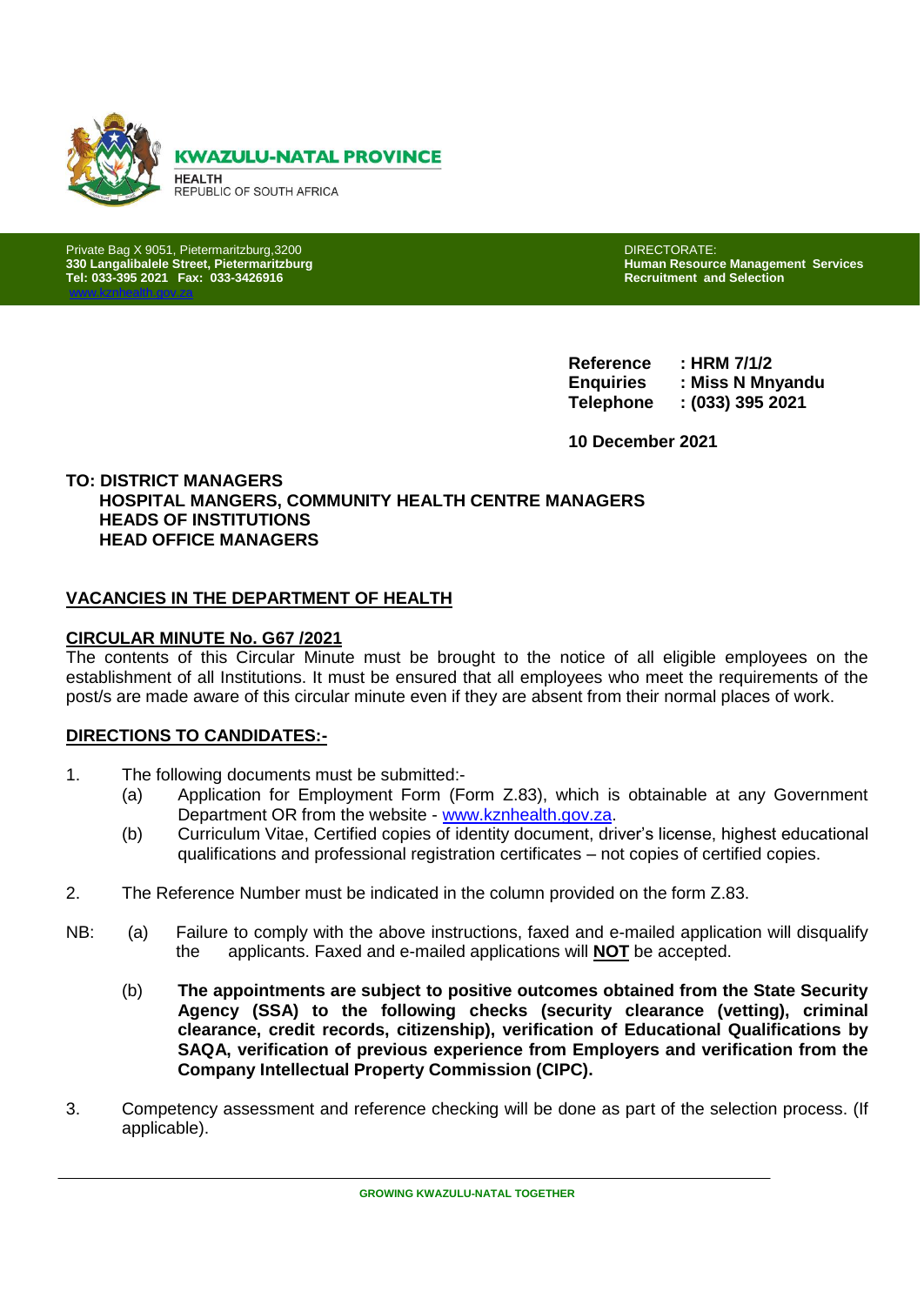- 4. Further, respective successful candidate will be required to enter into a permanent employment contract with the Department of Health and a Performance Agreement with his/her immediate supervisor.
- 5. **Persons with disabilities should feel free to apply for any of the advertised posts.**
- 6. Applicants are respectfully informed that, if no notification of appointment is received within 3 months after the closing date, they must accept that their applications were unsuccessful.
- 7. Applicants in possession of a foreign qualification must attach an evaluation certificate from the South African Qualifications Authority (SAQA) to their applications. Non- RSA Citizens/Permanent Residents/ Work Permit holders must submit documentary proof together with their applications.

**(This Department is an equal opportunity, affirmative action employer, whose aim is to promote representivity in all levels of all occupational categories in the Department.)** 

### **CLOSING DATE FOR APPLICATION IS 07 JANUARY 2022**

**\_\_\_\_\_\_\_\_\_\_\_\_\_\_\_\_\_\_\_\_\_\_\_\_\_\_\_\_\_\_\_ HEAD OF DEPARTMENT: HEALTH KWAZULU-NATAL**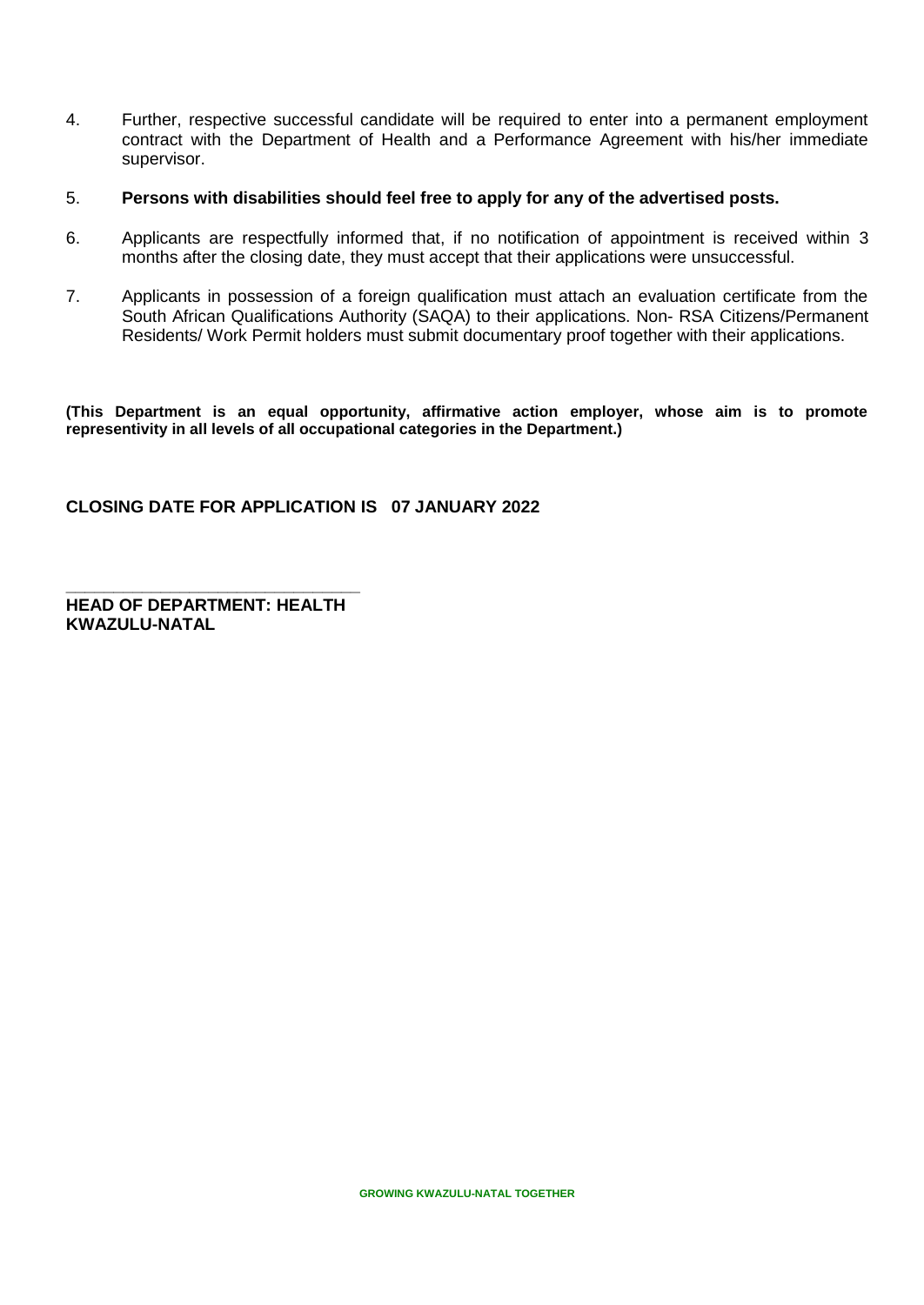## **CHIEF EXECUTIVE OFFICER: LEVEL 12: GREYTOWN HOSPITAL REFERENCE NO. G 141/2021**

### **Cluster: Hospital Management Services Salary Package: R882 042.00 per annum. An all Inclusive MMs Salary Package.**

**REQUIREMENTS FOR THE ABOVE POST:- -** •Matric Certificate (Grade 12), A degree/advanced diploma in a health related field, registration with relevant professional council; **PLUS** •A degree/diploma in health management **OR** degree/advanced in a management field. **PLUS** •At least 5 (five) years management experience in the health sector. •Experience as a health service manager or significant experience in management in a health service environment. •Unendorsed valid Code B driver's licence (Code 08).

*NB: All shortlisted candidates will be required to submit proof of work experience endorsed and stamped by the employer/s prior to the date of the interview.*

**KNOWLEDGE, SKILLS, TRAINING AND COMPETENCE REQUIRED**:- **Knowledge** of relevant legislation such as Nation Health Act, Public Finance Management Act (PMF), Public Service Act and related regulations and policies. **Core Competencies**:- Strategic capacity and leadership, Programme and Project Management, Financial management, Management of people and empowerment. **Progress Competencies**:- Service delivery innovation, knowledge management, Problem solving and analysis, Communication, Client orientation and customer focus.

**KEY PERFORMANCE AREAS:-** • To plan, direct, co-ordinate and manage the delivery of clinical and administrative support services in an effective an efficient manner, working with the key executive management team at the hospital and within the legal and regulatory framework, and government requirements, To represent the hospital authoritatively at provincial and public forums, To provide strategic leadership to improve operational efficiency within the health establishment to improve health outcomes. **Strategic Planning**: Prepare a strategic plan for the Hospital to ensure that it is in line with the 10-point plan, national, provincial, regional and district plans as well as the Department's strategies goals and Objectives. **Financial Management**: Ensure that adequate policies, systems and procedures are in place to enable prudent management of financial resources, financial planning, resource mobilization, including monitoring and evaluation; Ensure appropriate asset management and accountability of all assets of the institution; Identify strategic and operation risks and ensure that strategies are in place to address these, as well as monitor the progress; Maximize revenue through collection of all income due to the hospital. **Facility Management:** Ensure business support and systems to promote optimal management of the institution as well as optimal service delivery, ensure that systems and procedures are in place to ensure planning and timeous maintenance of facilities and equipment. **Human Resource Management:**  Implement and maintain human resource management policies and guidelines, systems and procedures that will ensure effective and efficient utilization of human resources; Promote a safe and healthy working environment through compliance with the Occupational Health and Safety Act, including occupational health and safety committees; Ensure continuous development and training of personnel and implement monitoring and evaluation of performance. **Procurement and Management of Equipment and Supplies:** Implement a procurement and provisioning system that is fair, transparent, competitive and cost effective in terms of provincial delegated authority in line with PFMA, and Supply Chain Management prescripts; Ensure that goods and services are procured in a cost effective and timely manner; Ensure sound contract management for all contracted services. **Clinical and Corporate Governance:** Oversee clinical governance to ensure high standards of patient care, establish community networks and report to the Hospital Board and other relevant oversight committee/bodies; Ensure the establishment of the relevant governance structures linked to clinical and non- clinical functions and responsibilities; Manage all the institutions risks and implement strategies to ensure optimal achievement of health outcomes.